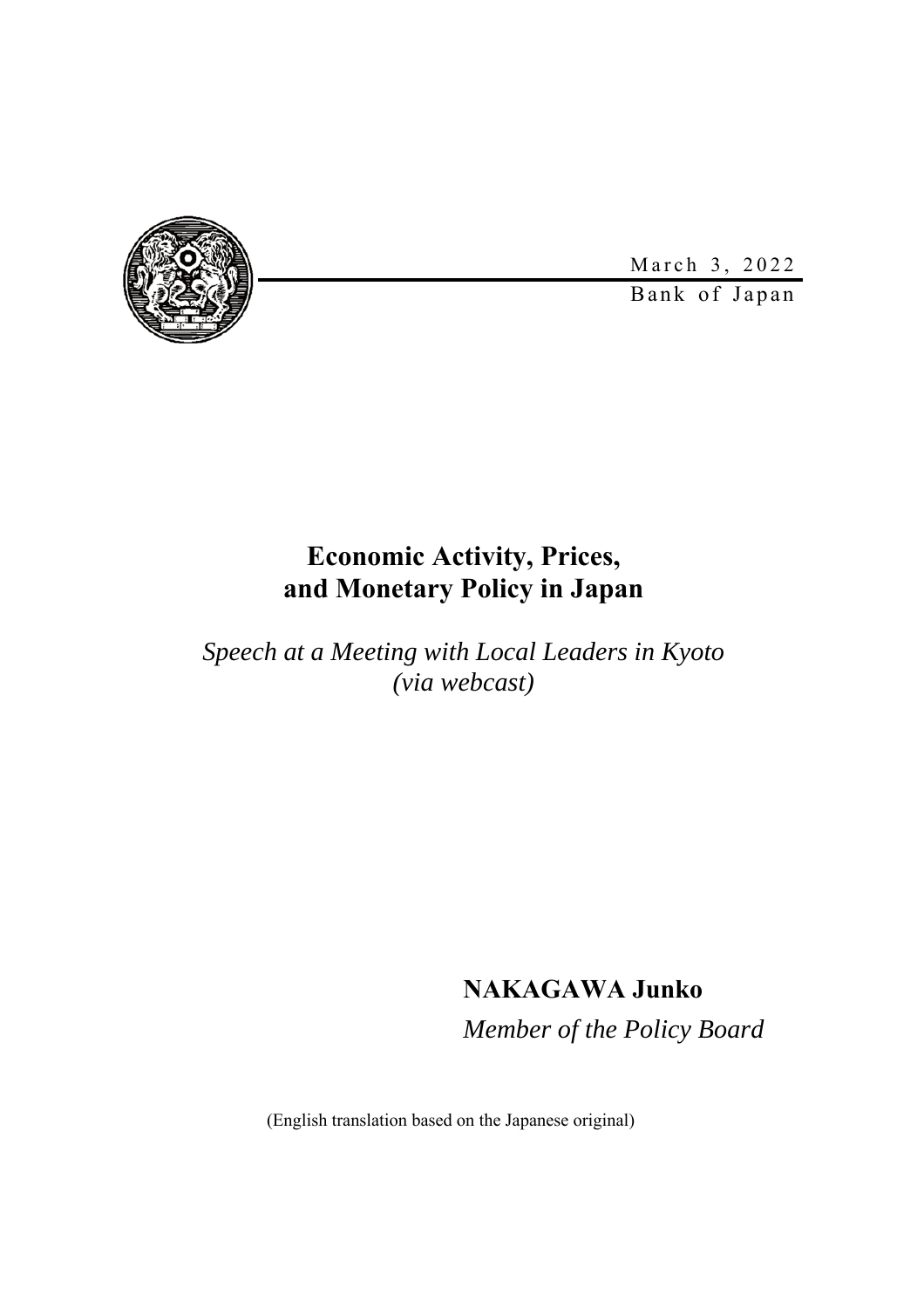#### **I. Economic Developments**

#### **A. Current Situation**

I would like to begin my speech by talking about the current situation of Japan's economy from two aspects, the corporate sector and the household sector.

Overseas economies, upon which Japan's corporate sector is predicated, continue to endure uncertainty under waves of the novel coronavirus (COVID-19) (Chart 1). As the world enters its third year of the pandemic, however, countries are making efforts to strike a balance between protection of public health and resumption of economic activities while adopting policy responses based on their respective circumstances. Against this background, overseas economies have recovered on the whole, albeit with variation across countries and regions. This is confirmed by the Global Purchasing Managers' Index (PMI), in which figures for both the manufacturing and services industries remain at levels above the 50 mark (Chart 1).

With overseas economies recovering on the whole, Japan's exports and industrial production continue to increase as a trend, despite the remaining effects of supply-side constraints (Chart 2). In particular, exports to advanced and emerging economies continue on an uptrend mainly due to the expansion in global demand for digital-related goods; those to China also remain at a high level (Chart 3). Looking at the Bank of Japan's December 2021 *Tankan* (Short-Term Economic Survey of Enterprises in Japan), corporate profits and business sentiment continue to improve on the whole; business fixed investment has also picked up overall, although weakness has been seen in some industries due mainly to the effects of supply shortages, particularly of parts for such items as automobiles and mobile phone base stations (Chart 4). In light of these circumstances, the Bank's basic assessment is that a virtuous cycle continues to operate in the corporate sector, whereby a rise in overseas demand feeds into a pick-up in business fixed investment through improvements in firms' sentiment and profits. Yet, automakers are still cutting production, even though the effects of supply-side constraints have begun to bottom out. Thus, attention should be paid to the fact that exports and production have not recovered to the levels seen around July 2021, that is, before the effects of the supply-side constraints arising from ASEAN countries intensified.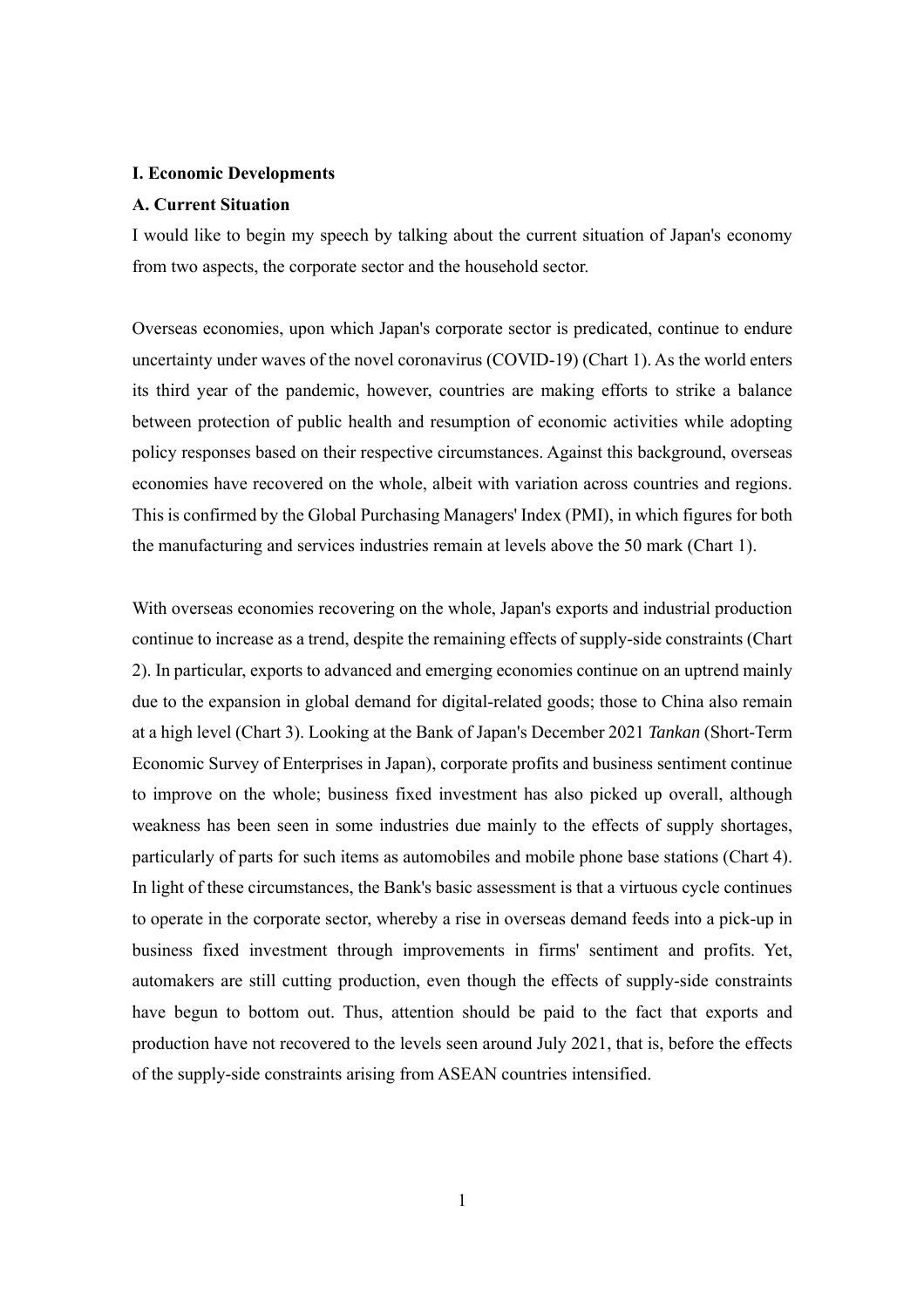Turning to the household sector, there has been a drastic change in consumption activities between those up until the beginning of 2022 and those thereafter. Specifically, a pick-up in consumption of both goods and services became evident from late December 2021 through early January as people were more willing to be out and about, including the elderly, owing to the lifting of the state of emergency at the end of September, including in Kyoto Prefecture. However, at the turn of 2022, the outbreak of the Omicron variant led many prefectures to implement priority measures to prevent the spread of disease. Thus, consumption, mainly for services, has been pushed down temporarily (Chart 5).

The employment and income situation remains relatively weak on the whole, although improvement has been seen in some parts. To be specific, the number of regular employees and the amount of scheduled cash earnings continue on a moderate uptrend, and there have also been improvement in job openings for non-regular employees reflecting the resumption of face-to-face service operations; however, employee income remains at a relatively low level (Chart 6). I will be keeping track of whether developments in job vacancies actually result in an increase in the number of non-regular employees, which has been on a downtrend.

Given these economic developments, the real GDP growth rate (the first preliminary estimate) for the October-December quarter of 2021 moved markedly into positive territory, increasing by 1.3 percent on a quarter-on-quarter basis, and 5.4 percent on an annualized basis -- marking a clear pick-up from a somewhat large negative growth rate for the July-September quarter, which was minus 0.7 percent on a quarter-on-quarter basis, and minus 2.7 percent on an annualized basis. Since January 2022, however, the situation remains highly unpredictable due to the impact of COVID-19.

#### **B. Outlook**

Regarding the outlook, Japan's economy is likely to recover as downward pressure stemming from COVID-19 on services consumption and the effects of supply-side constraints wane, while being supported by the increase in external demand, accommodative financial conditions, and the government's economic measures.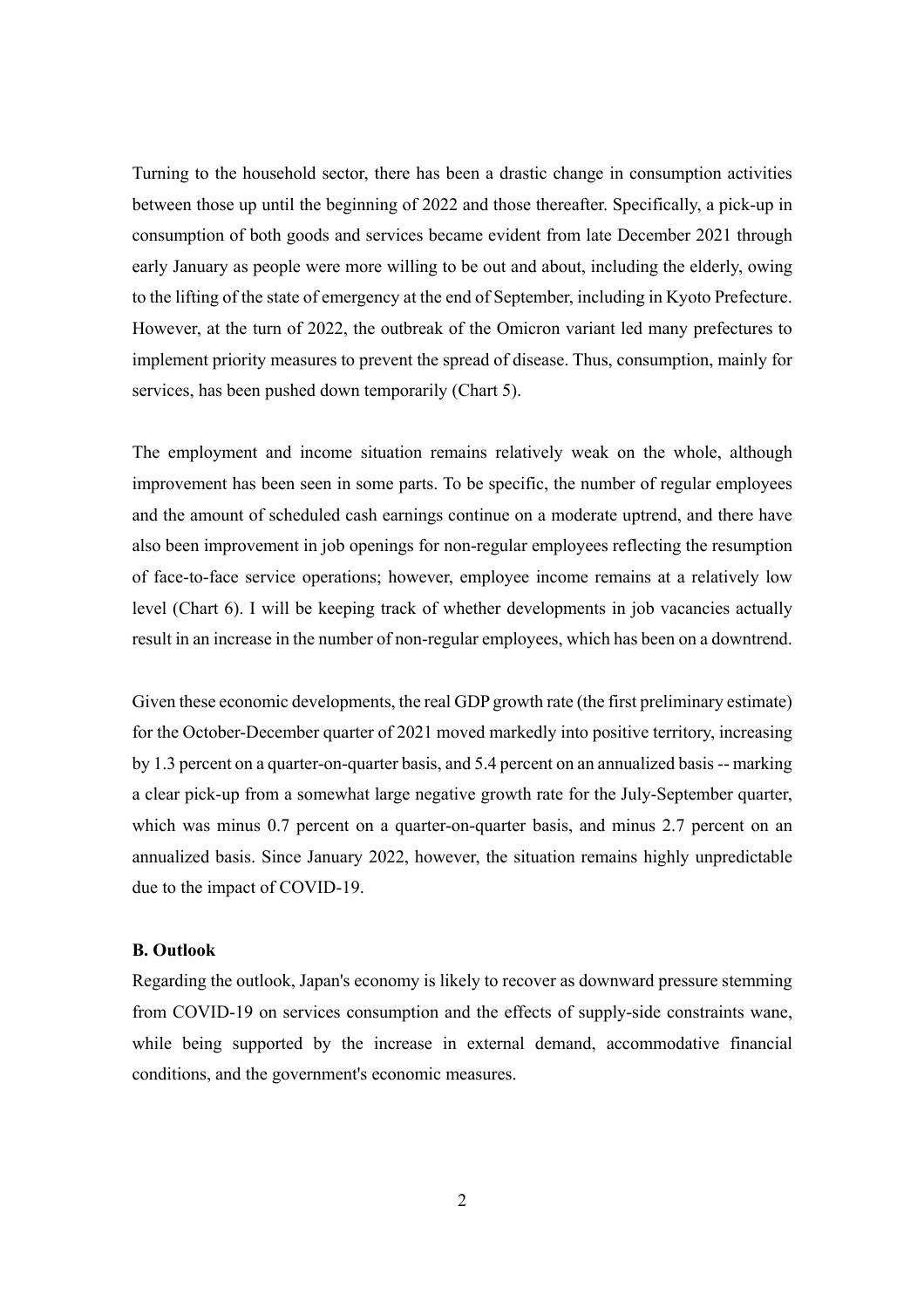To elaborate a little, in the corporate sector, exports and industrial production are likely to return to a clear expansionary trend. This will be propelled by the receding impact of automobile-related production cuts expected to be seen around the end of FY2021 and into the beginning of the next fiscal year, coupled with an increase in the export and production of capital goods and IT-related goods due to an expansion in global demand for digital-related goods. With regard to business fixed investment, an uptrend is expected to become evident across a broad range of areas -- mainly for machinery and digital-related investments and for research and development (R&D) investment related to decarbonization -- supported by robust corporate profits and accommodative financial conditions, with supply-side constraints easing. In the household sector, private consumption is expected to recover as the impact of people's stay-at-home behavior in response to COVID-19 and the effects of supplyside constraints wane and pent-up demand materializes with the withdrawal of "forced saving."

Additionally, the economy is expected to be boosted, especially in FY2022, if the government's economic measure decided in late 2021 -- with a project size of 78.9 trillion yen and fiscal spending of 55.7 trillion yen -- is implemented as planned. The measure will likely lead to an increase in (1) private consumption spurred by, for example, subsidies to child-rearing households, (2) government spending related in part to the administration of a third COVID-19 vaccine dose, and (3) business fixed investment to promote economic security.

In light of these factors, the Bank's Policy Board members' baseline scenario presented in the January 2022 *Outlook for Economic Activity and Prices* (Outlook Report) forecasts a real GDP growth rate of 2.8 percent for FY2021, 3.8 percent for FY2022, and 1.1 percent for FY2023 (Chart 7). The forecasts of the majority of Policy Board members for FY2022 range by 0.8 percentage points (3.3 percent to 4.1 percent) -- the largest gap since the forecasts for FY2021 (3.6 percent to 4.4 percent) presented in the April 2021 Outlook Report -- suggesting that the forecasts for the GDP growth rate for FY2022 vary among the Board members.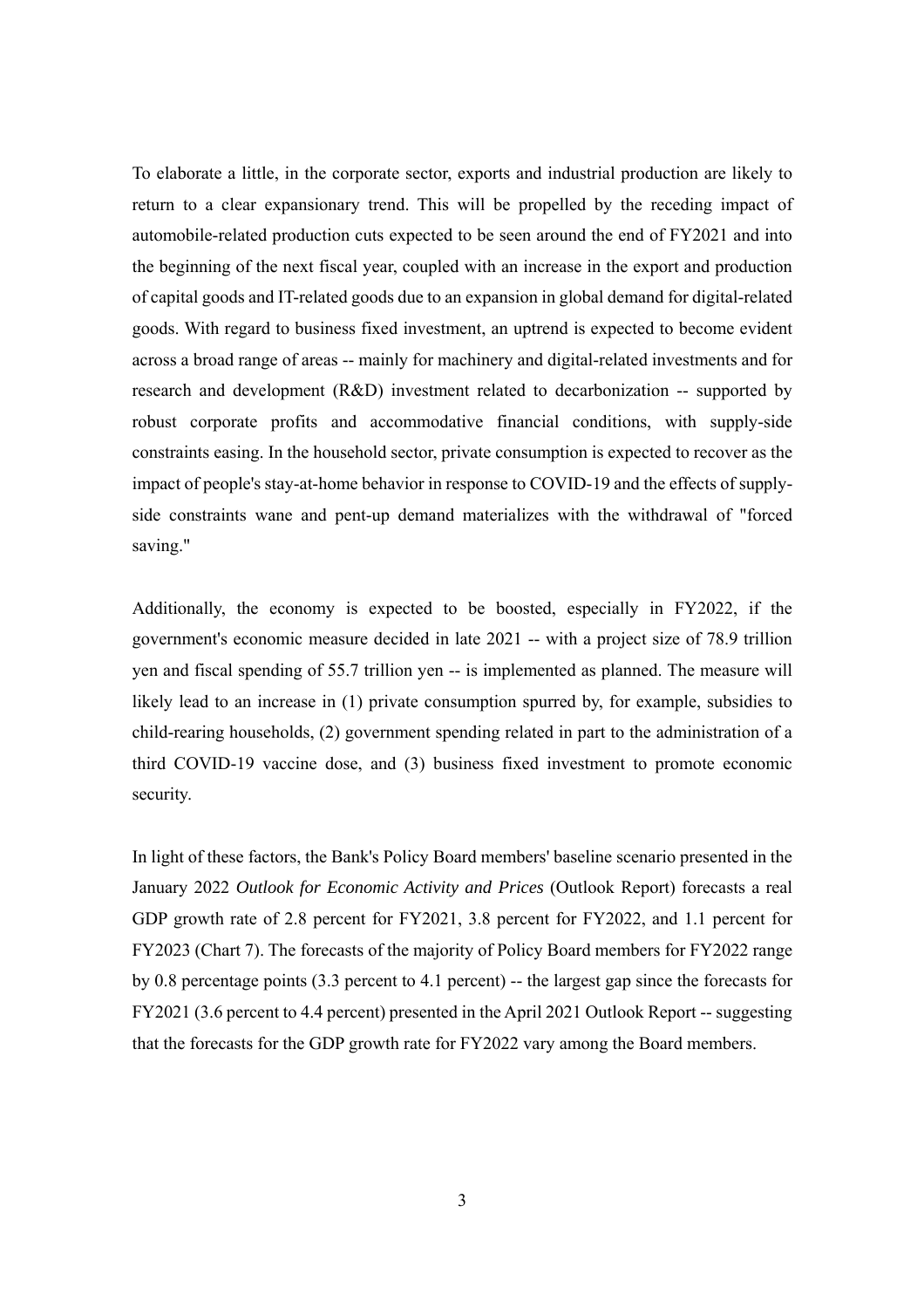#### **C. Risk Factors**

Next, I will touch on the risks involved in the baseline scenario of the outlook for economic activity. The Bank's assessment is that risks to economic activity are skewed to the downside for the time being, mainly due to the impact of COVID-19, but are generally balanced thereafter.

To go into somewhat more detail, in the corporate sector, global supply-demand conditions of semiconductors and related products remain tight, as the trend of rapid expansion in demand for digital-related goods continues. In such a situation, if any kind of supply-side shock occurs, such as the constraints on parts supplies triggered by surging COVID-19 cases in ASEAN countries around summer 2021, there is a risk that exports and production will be pushed down again through supply-chain disruptions.

In the household sector, there is a risk of a renewed slump in consumption, particularly among the elderly, depending on the course of COVID-19, including variants. On the other hand, if people's vigilance against COVID-19 lessens significantly with the widespread vaccinations and the rollout of antiviral medicines, the increase in pent-up demand for services consumption could become larger than expected.

Meanwhile, there is a risk that overseas economies, particularly emerging economies, will deviate downward from the baseline scenario if global financial conditions tighten by more than expected amid concern in global financial markets over steps taken by advanced economies toward reducing monetary accommodation on the back of continuing elevated inflation rates. At the same time, overseas economies could deviate upward from the baseline scenario, mainly through consumption activities, with the rapid spending of household savings that have accumulated significantly in the respective economies due to restrictions during the COVID-19 pandemic.

Moreover, with the prolonged impact of COVID-19, attention should be paid to (1) structural changes in the consumption behavior of individuals, as seen in the expansion in e-commerce, (2) supply-side constraints caused mainly by the downsizing of existing businesses, and (3) workforce disparities across industries and firm size.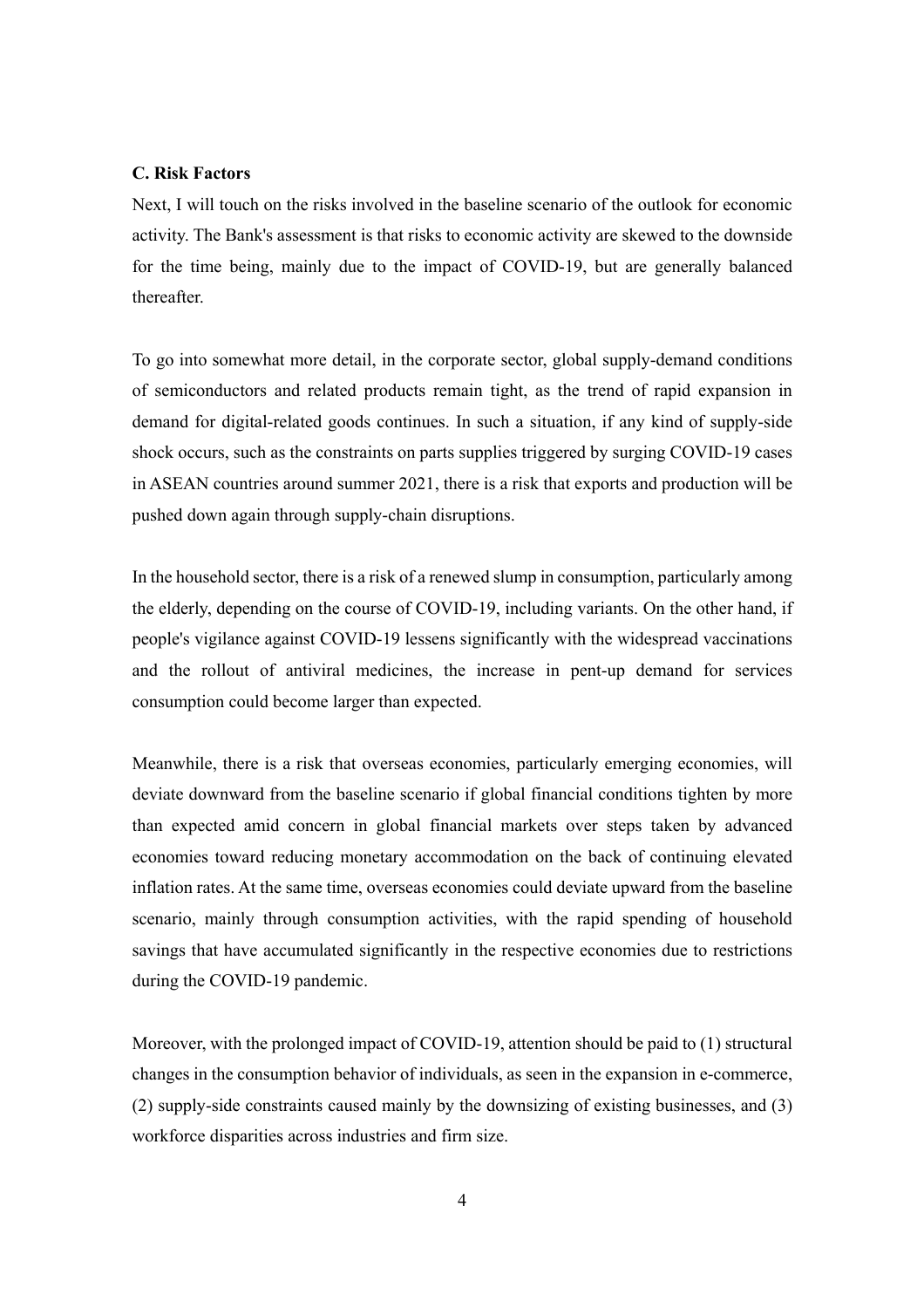#### **II. Price Developments**

#### **A. Current Situation and Outlook**

Next, I would like to talk about price developments in Japan.

The year-on-year rate of change in the consumer price index (CPI) for all items less fresh food, despite being affected by the reduction in mobile phone charges, has been slightly positive, reflecting price rises of energy and other items. Also, the breakdown of developments in the year-on-year rate of change in the CPI for all items less fresh food and energy, and excluding temporary factors such as the effects of the reduction in mobile phone charges, shows that the positive contributions of goods and general services have expanded, and that the pass-through of increases in raw material costs and personnel expenses seems to be gradually prevailing (Chart 8). Looking at annual price changes in all CPI items less fresh food, the share of price-increasing items rose even more for January 2022 from the previous month, exceeding the pre-pandemic level seen around 2019.

In this situation, it is projected in the baseline scenario of the outlook for prices that firms' price-setting stance will gradually become active and the pass-through of raw material cost increases will progress moderately, with continuing improvement in the output gap. The medians of the Policy Board members' forecasts presented in the January Outlook Report for the year-on-year rate of change in the CPI excluding fresh food are 0.0 percent, 1.1 percent, and 1.1 percent for FY2021, 2022, and 2023, respectively (Chart 7).

However, considering the time it has taken thus far for cost increases such as of raw materials to be actually passed on to selling prices and the elevated crude oil prices due to recent geopolitical risks, it is possible that inflationary pressure will remain strong for the time being, mainly for prices of energy and food products. Such prices for January 2022 increased by 17.9 percent and 1.4 percent, respectively, from the same month in the previous year. Moreover, from April onward, the year-on-year rate of change in the CPI for all items less fresh food may momentarily rise to a level close to 2 percent if the effects of the reduction in mobile phone charges dissipate. Nevertheless, even if this is the case, it will be important to analyze what lies behind such inflation and whether Japan's economy has strong enough fundamentals to allow it to be sustainable.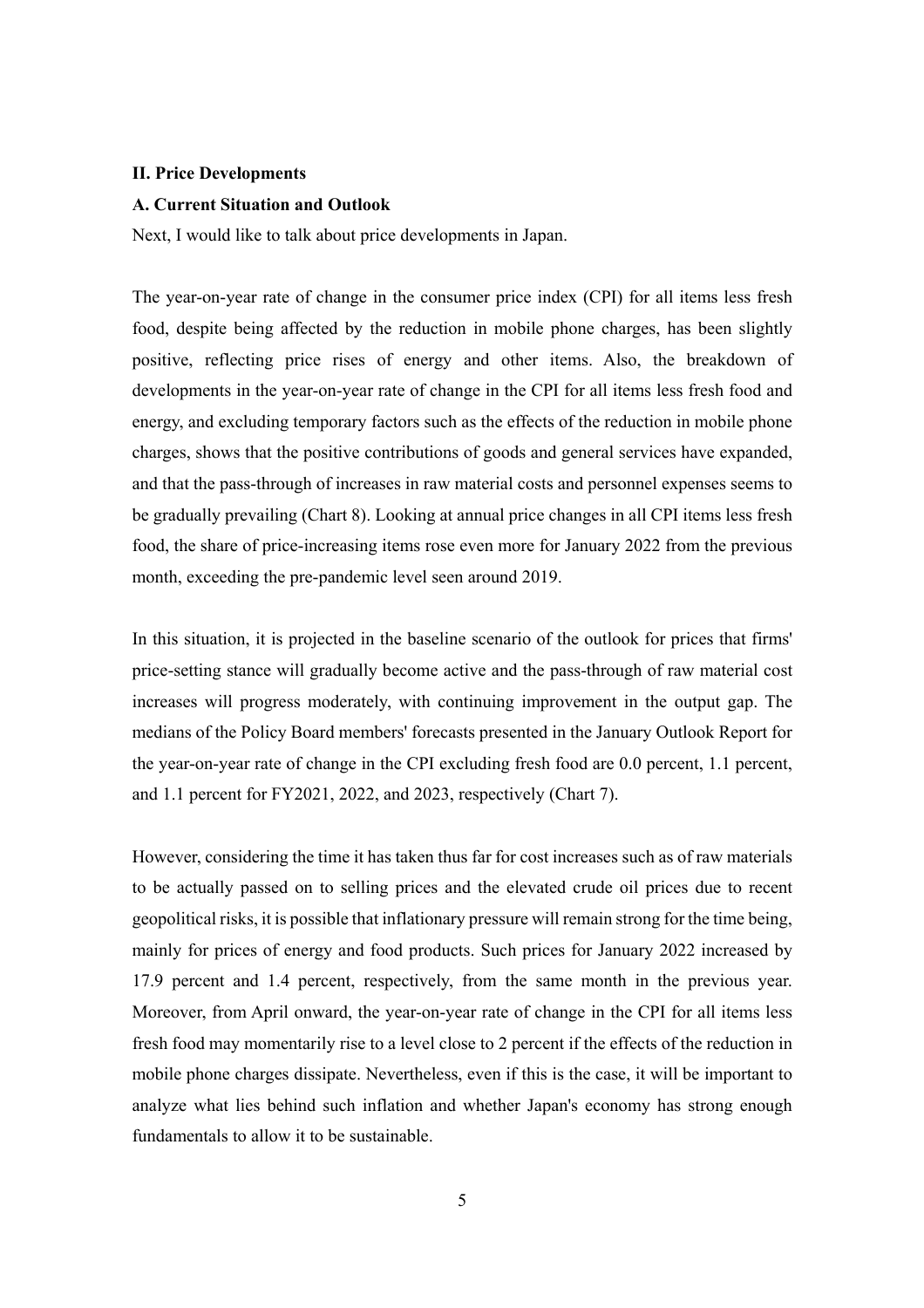In this regard, the government has been committed to making arrangements to encourage wage increases, as shown, for example, by its indication in the outline for tax reform for FY2022 that it will strengthen tax incentives for firms that raise wages. The Japan Business Federation, or Keidanren, has also indicated in its guidelines for the annual spring labormanagement wage negotiations in 2022 that it is desirable for firms that maintain favorable results or those that have improved their performance to raise wages, including an increase in base pay, to a level that is appropriate for the triggering of a new form of capitalism. Thus, attention is warranted on how the wage negotiations progress. Either way, it is extremely important that a virtuous cycle be created where corporate activities are boosted as vigilance against COVID-19 decreases, which in turn encourages wages and prices to increase steadily without a large time lag between them, thereby stimulating consumption. I hope that this virtuous cycle is actually realized. On the other hand, given that producer prices have marked a historically high increase, with the year-on-year rate of change for January 2022 being 8.6 percent, and that the increase in the CPI excluding fresh food remains low, with the year-onyear rate of change for the same period being 0.2 percent, I would like to pay attention to whether or not the gap between producer prices and consumer prices leads to a decrease in corporate profits through squeezed profit margins, thereby exerting downward pressure on business fixed investment and wages.

#### **B. Risk Factors**

Let me point out two downside risks to the baseline scenario of the outlook for prices. One risk is that downward pressure on Japan's economy, stemming from the impact of COVID-19 and developments in overseas economies, will weigh on prices. On top of that, there is a risk that the rate of increase in prices will slow if (1) households do not become more tolerant to price rises amid the deeply entrenched behavior and mindset, mainly among firms, based on the assumption that prices will not increase easily, and (2) the pass-through of cost increases to selling prices is limited, despite improvement in the output gap and an increase in raw material costs.

On the other hand, given, for example, the recent rise in producer prices and an increase in firms' inflation expectations shown in the December 2021 *Tankan*, consideration should also be given to the upside risk that, as private consumption will likely continue to recover, cost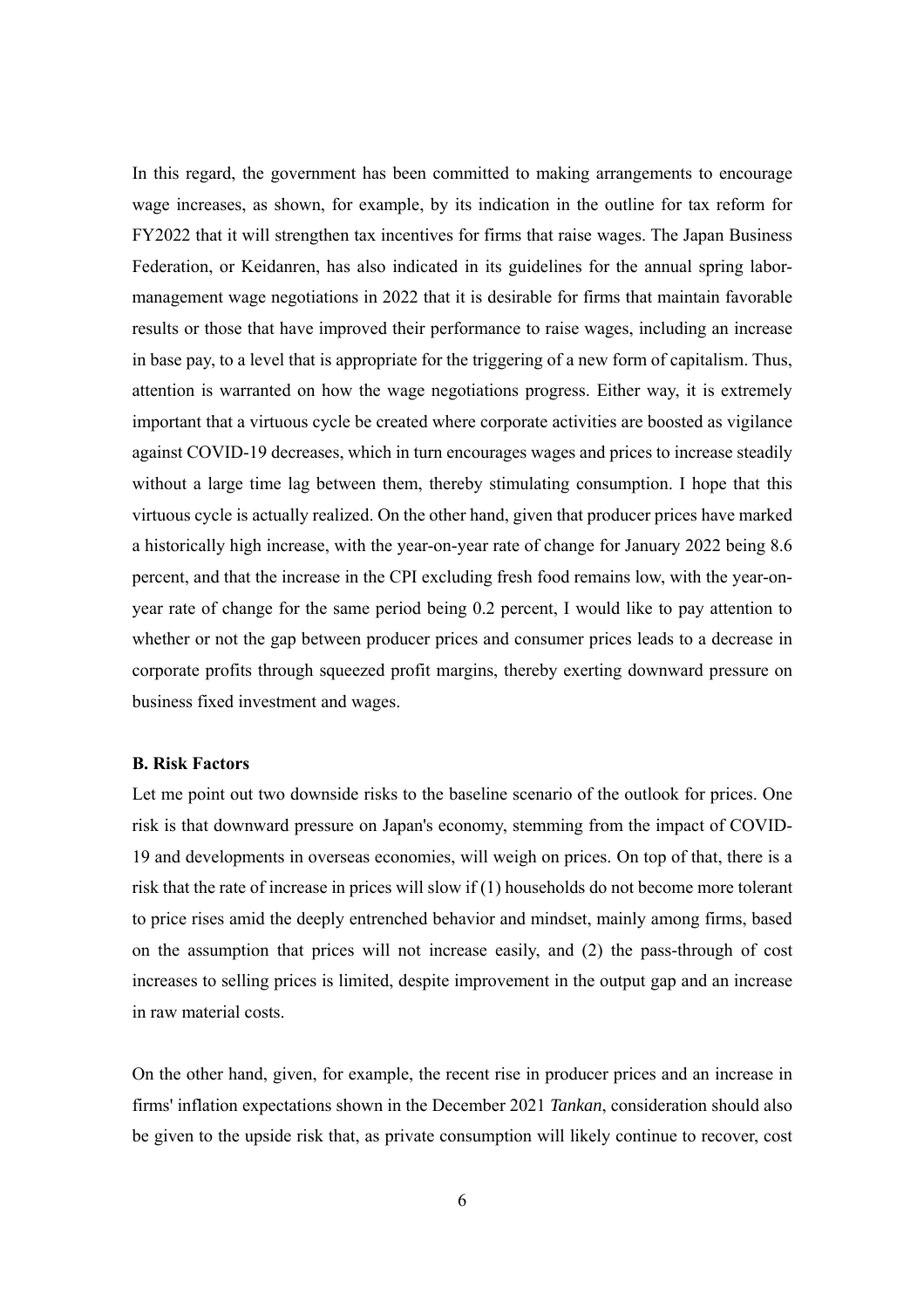increases will be passed on to selling prices, not only at the producer level but also at the downstream consumer level, at a faster-than-expected pace.

Against this background, the Bank judged in the January Outlook Report that upside and downside risks to overall prices were generally balanced.

#### **III. The Bank's Monetary Policy**

#### **A. Response to COVID-19**

In what follows, I would like to touch on the Bank's monetary policy.

In response to COVID-19, the Bank has been supporting financing, mainly of firms, and maintaining stability in financial markets by conducting powerful monetary policy through the following three measures since March 2020 (Chart 9): (1) the Special Program to Support Financing in Response to COVID-19 (the Special Program), consisting of (a) the Special Funds-Supplying Operations to Facilitate Financing in Response to COVID-19 (the Special Operations to Facilitate Financing) and (b) additional purchases of CP and corporate bonds; (2) flexible provision of ample funds, mainly by purchasing Japanese government bonds (JGBs) and conducting the U.S. dollar funds-supplying operations; and (3) purchases of exchange-traded funds (ETFs) and Japan real estate investment trusts (J-REITs). These three measures, coupled with the government's measures and financial institutions' proactive efforts, have had positive effects.

Financial conditions in Japan have recently improved on the whole, with precautionary demand for liquidity subsiding, particularly among large firms. Financial positions of small and medium-sized firms, or SMEs, have been on an improving trend on the whole, but weakness remains in some segments, such as the face-to-face services industry. Given these developments, at the Monetary Policy Meeting (MPM) held in December 2021, the Bank discussed the treatment of the Special Program, which was originally introduced as a temporary measure until the end of March 2022. Specifically, it decided to extend by six months the fund-provisioning to SMEs under the Special Operations to Facilitate Financing, with a view to continuing to do its utmost to support financing, mainly of these enterprises (Chart 10). On the other hand, the Bank decided to complete as scheduled at the end of March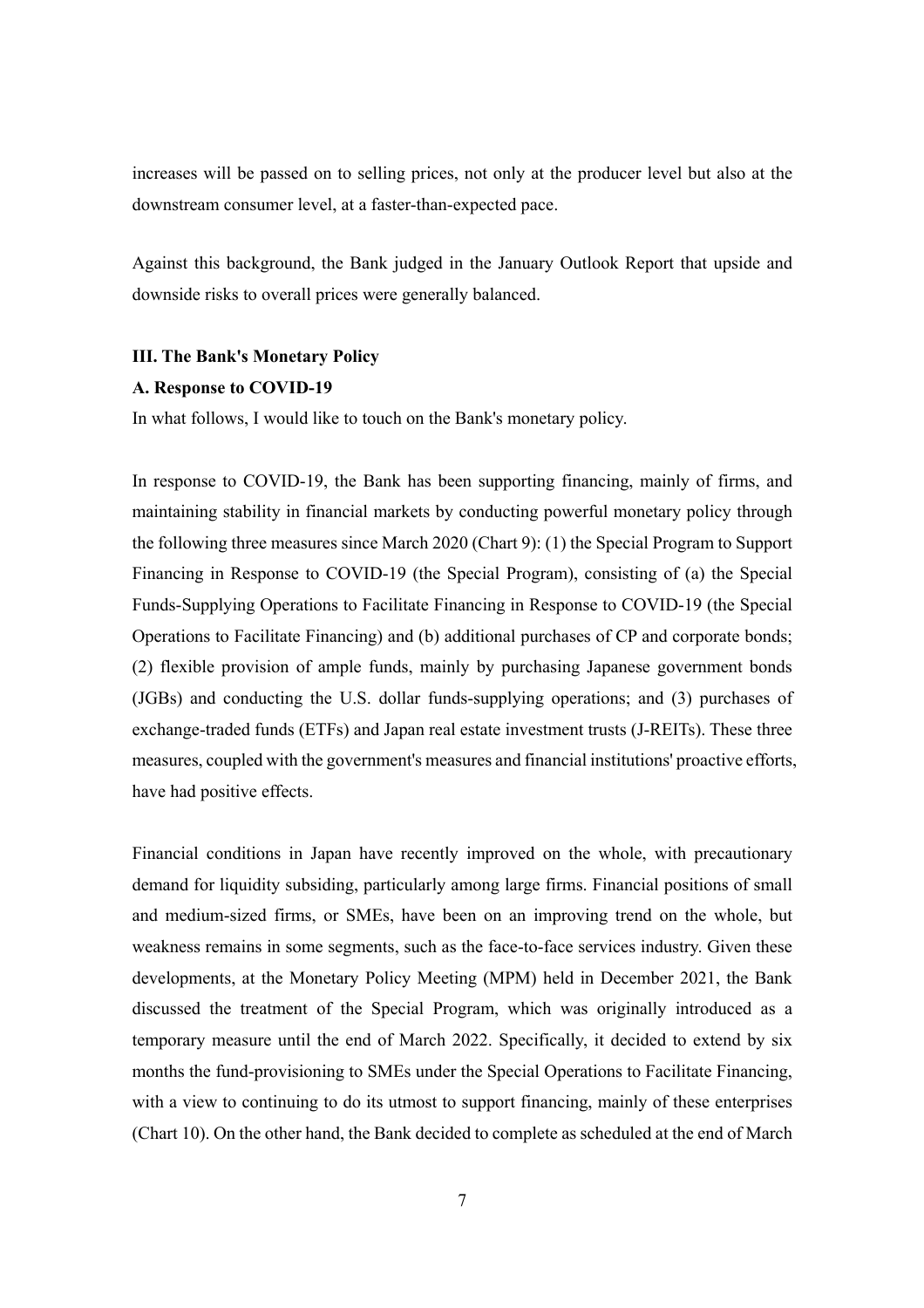2022 another component of the Special Operations to Facilitate Financing, namely, the fundprovisioning against private debt pledged as collateral, which mainly consists of debt issued by large firms and housing loans, and likewise its additional purchases of CP and corporate bonds. From April 2022 onward, the Bank will purchase about the same amount of CP and corporate bonds as prior to the COVID-19 pandemic.

Still, uncertainty over the course of the pandemic remains high, given the possibility that other new variants may emerge. I assume many businesses in Kyoto Prefecture are facing tight financing conditions, as the eating and drinking as well as accommodations industries account for a greater proportion of the gross prefectural product than the national average. In light of this situation, I consider it necessary to continue to carefully monitor the financing conditions of SMEs under the extended Special Program from April onward.

### **B. Response to Climate Change**

Next, I will explain the Bank's response to climate change. Amid growing international interest in climate change issues, the Japanese government has declared its aim of achieving carbon neutrality by 2050. Although the policy response to achieve this goal is essentially the role of the government and the Diet, climate change itself and the response measures implemented could exert an extremely large impact on developments in economic activity and prices and on financial conditions from a medium- to long-term perspective. For this reason, the Bank considers that contributing to macroeconomic stability in the long run by supporting the private sector's efforts on climate change is consistent with the monetary policy mission to achieve price stability, thereby contributing to the sound development of the national economy.

Guided by this fundamental approach, at the MPM held in June 2021, the Bank decided to introduce a new fund-provisioning measure, namely the Funds-Supplying Operations to Support Financing for Climate Change Responses (Climate Response Financing Operations). Through these operations, the Bank provides funds to financial institutions for investment or loans that they make to address climate change issues based on their own decisions (Chart 11). After working out the details, the Bank made its first auction and loan disbursement under the operations in late December, amounting to over 2 trillion yen. Currently, a total of 43 financial institutions, including from Kyoto Prefecture, have been selected as eligible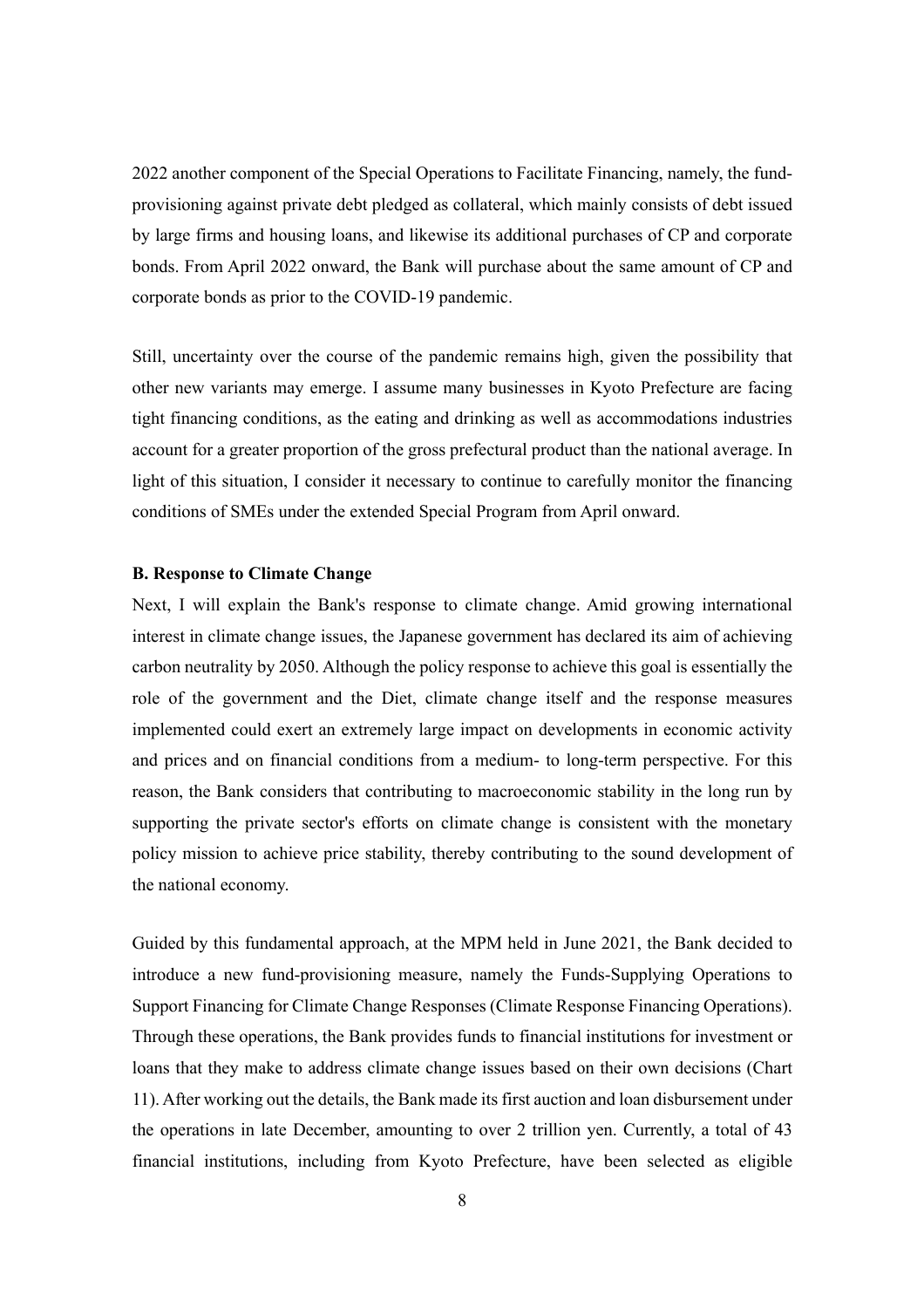counterparties. Moreover, compared to summer 2021, when the Bank decided to launch the operations, there has been a marked increase in financial institutions disclosing a certain level of information such as the target amounts of investments or loans, indicating a high degree of interest among the institutions.

Japan's response to climate change is still in its early stages. That said, the Bank considers the Climate Response Financing Operations to be a sustainable initiative that will contribute to macroeconomic stability in the long run while adhering to its mandate as a central bank. The Bank will continue to offer robust support from the financial side for the private sector's various efforts in fields related to climate change. At the same time, the Bank will work to provide information in an appropriate manner to promote an accurate understanding among both domestic and foreign market participants and individuals in Japan of the Bank's view and strategy on climate change.

### **C. Quantitative and Qualitative Monetary Easing (QQE) with Yield Curve Control**

Now I would like to discuss the Bank's monetary policy conduct that also looks ahead to the post-COVID-19 era. Since April 2013, the Bank has continued large-scale monetary easing with the aim of achieving the price stability target of 2 percent at the earliest possible time. The basic framework of the Bank's current QQE with Yield Curve Control has not changed since another member of the Policy Board gave a detailed explanation during a visit to Kyoto in August 2018. However, in March 2021 the Bank conducted an assessment of the measures taken until then to conduct further effective and sustainable monetary easing, as it was expected to take time to achieve the 2 percent target (Chart 12). The assessment found that: (1) to achieve the 2 percent target, it was appropriate for the Bank to continue with QQE with Yield Curve Control, which was effective in pushing up economic activity and prices; and (2) to that end, it was important to continue with monetary easing in a sustainable manner and make nimble and effective responses without hesitation to counter changes in economic activity, prices, and financial conditions. Guided by this basic approach, for example, the Bank introduced a measure, namely the Interest Scheme to Promote Lending, to mitigate the impact on financial institutions' profits to a certain degree at the time of rate cuts, depending on the amount of their lending. Also, under QQE with Yield Curve Control, the Bank has been purchasing JGBs in a way that keeps long-term interest rates (10-year JGB yields) at around zero percent. The Bank previously indicated that, while doing so, the yields may move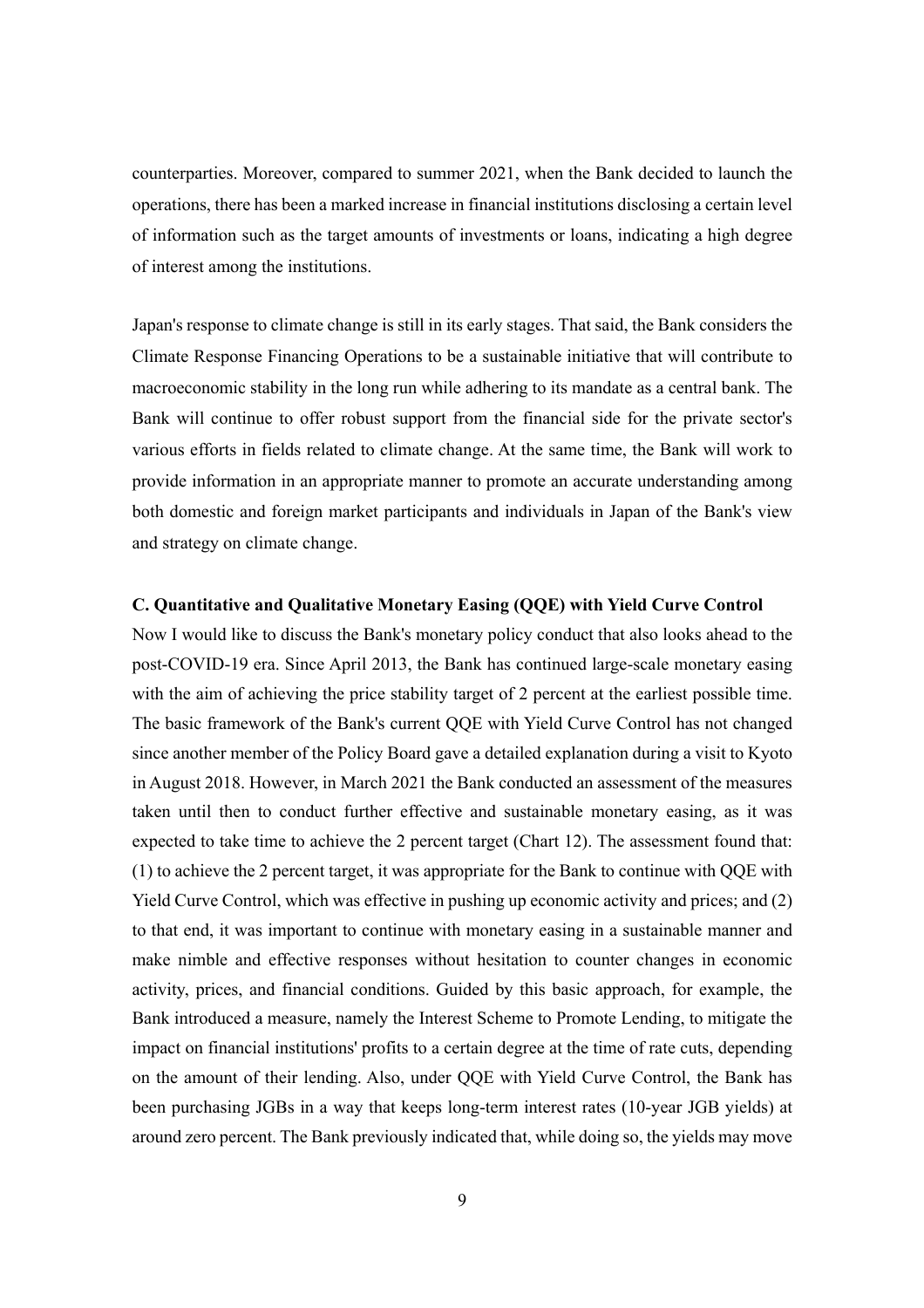upward and downward to some extent. Following the assessment, however, the Bank made clear that the range of 10-year JGB yield fluctuations would be between around plus and minus 0.25 percent from the target level. Moreover, as the findings of the assessment suggested that large-scale ETF and J-REIT purchases were effective during times of heightened market instability, the Bank decided to purchase these instruments flexibly in a prioritized manner.

I believe that the Bank's unwavering commitment to continuing with powerful monetary easing under QQE with Yield Curve Control, whose sustainability and nimbleness have been enhanced, is the necessary policy measure to achieve the 2 percent price stability target, although it may take time. Having said that, I do not think it is enough simply to reach 2 percent: the end goal is for accommodative financial conditions to facilitate higher corporate profits and improved labor market conditions, and thereby generate a virtuous cycle in which wages and prices see sustained increases. This is what makes it necessary for households in Japan to become more tolerant of price increases and for economic entities to come to terms with the view that prices are bound to rise to some extent. In other words, it is important to bring about a society in which the whole country can feel and enjoy the positive merits and benefits of economic growth that exceeds the rise in prices.

Japanese firms that are expanding, diversifying, and upgrading their overseas activities, such as industrial production, sales, investment, and fund management, are experiencing firsthand the growth of emerging economies in Asia and elsewhere. I think this holds true for firms in Kyoto as well. There is no time to waste in moving forward with reforming the industrial structure, social system, and economic structure so that Japanese firms will realize growth amid mounting competition and Japan's economy as a whole will also achieve growth through digitalization and the realization of a carbon-neutral society.

I believe it is imperative that the Bank, guided by its mandate of achieving price stability and ensuring the stability of the financial system, play its role to ascertain the extent to which monetary policy can be effective, and continue to provide appropriate support for Japan's sustainable growth.

Thank you.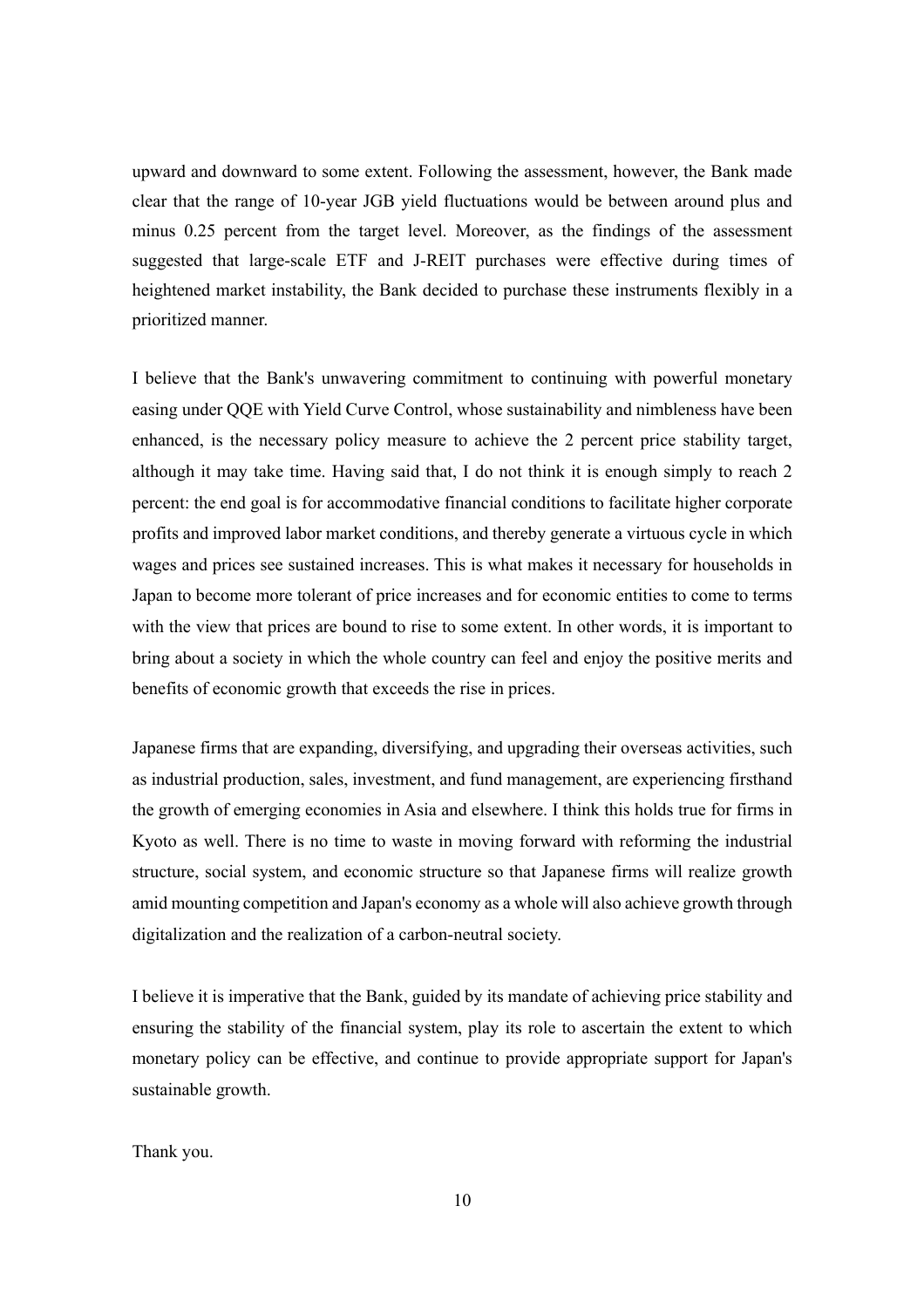

# **Economic Activity, Prices, and Monetary Policy in Japan**

*Speech at a Meeting with Local Leaders in Kyoto (via webcast)* 

March 3, 2022

NAKAGAWA Junko Member of the Policy Board Bank of Japan

# **I. Economic Developments**

**II. Price Developments**

**III. The Bank's Monetary Policy**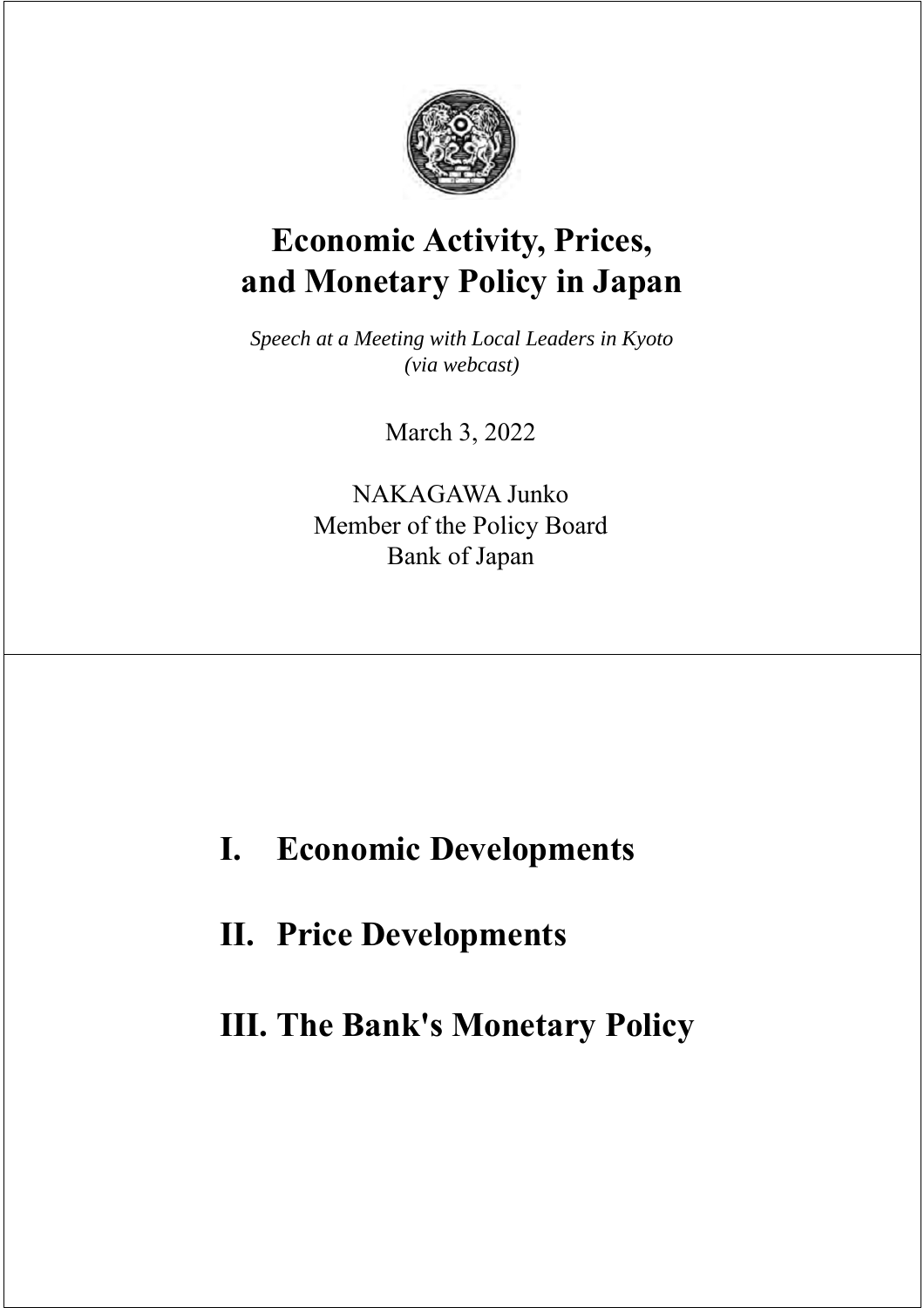### **Overseas Economies**

### **(1) Confirmed New Cases of COVID-19 (2) Global PMI**



Hong Kong are from the Centers for Disease Control and Prevention (CDC), the Taiwan<br>Ministry of Health and Welfare, and the Hong Kong Centre for Health Protection,<br>Department of Health, respectively. All other figures are major economies in the region. Figures for other emerging economies are the sum of<br>figures for South Africa, Russia, Turkey, and the major economies in the NIEs, ASEAN,<br>and the Middle East. Figures show 7-day backward movi Source: CEIC.

### $20$ 25 30 35 40 45 50 55 60 Manufacturing Services s.a., DI  $CY<sub>07</sub>$

 $CY$  07 09 11 13 15 17 19 21<br>Note: Figures for manufacturing are the J.P.Morgan Global Manufacturing PMI. Those for services are<br>the J.P.Morgan Global Sarvices Business Activity Index.<br>Source: IHS Markit (© and database ri

### I. Economic Developments

### Chart 2

## **Corporate Sector in Japan**





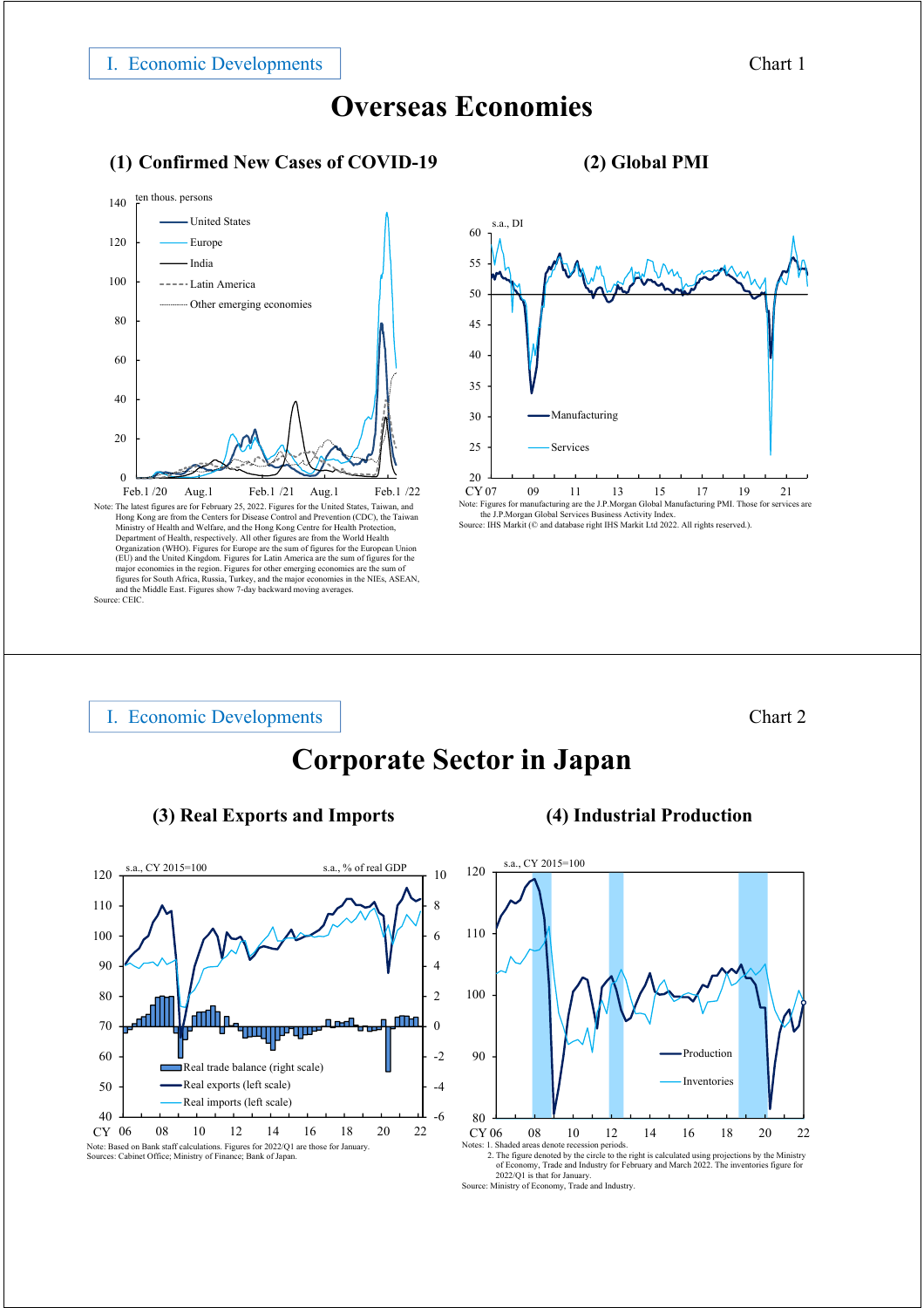### **Corporate Sector in Japan**

### **(5) Real Exports by Region (6) Real Exports by Type of Goods**



Notes: 1. Based on Bank staff calculations. Figures in angle brackets show the share of each country or region in Japan's total exports in 2021. Figures for 2022/Q1 are those for January. 2. Figures for the EU exclude those for the United Kingdom for the entire period. Sources: Ministry of Finance; Bank of Japan.



Note: Based on Bank staff calculations. Figures in angle brackets show the share of each type of goods in Japan's total exports in 2021. Figures for 2022/Q1 are those for January.

Sources: Ministry of Finance; Bank of Japan.

### I. Economic Developments

### Chart 4

## **Corporate Sector in Japan**







**Fixed Investment**

<sup>2.</sup> The figure for private nonresidential investment for FY2021 is the 2021/Q2-Q4 average. Sources: Cabinet Office; Bank of Japan.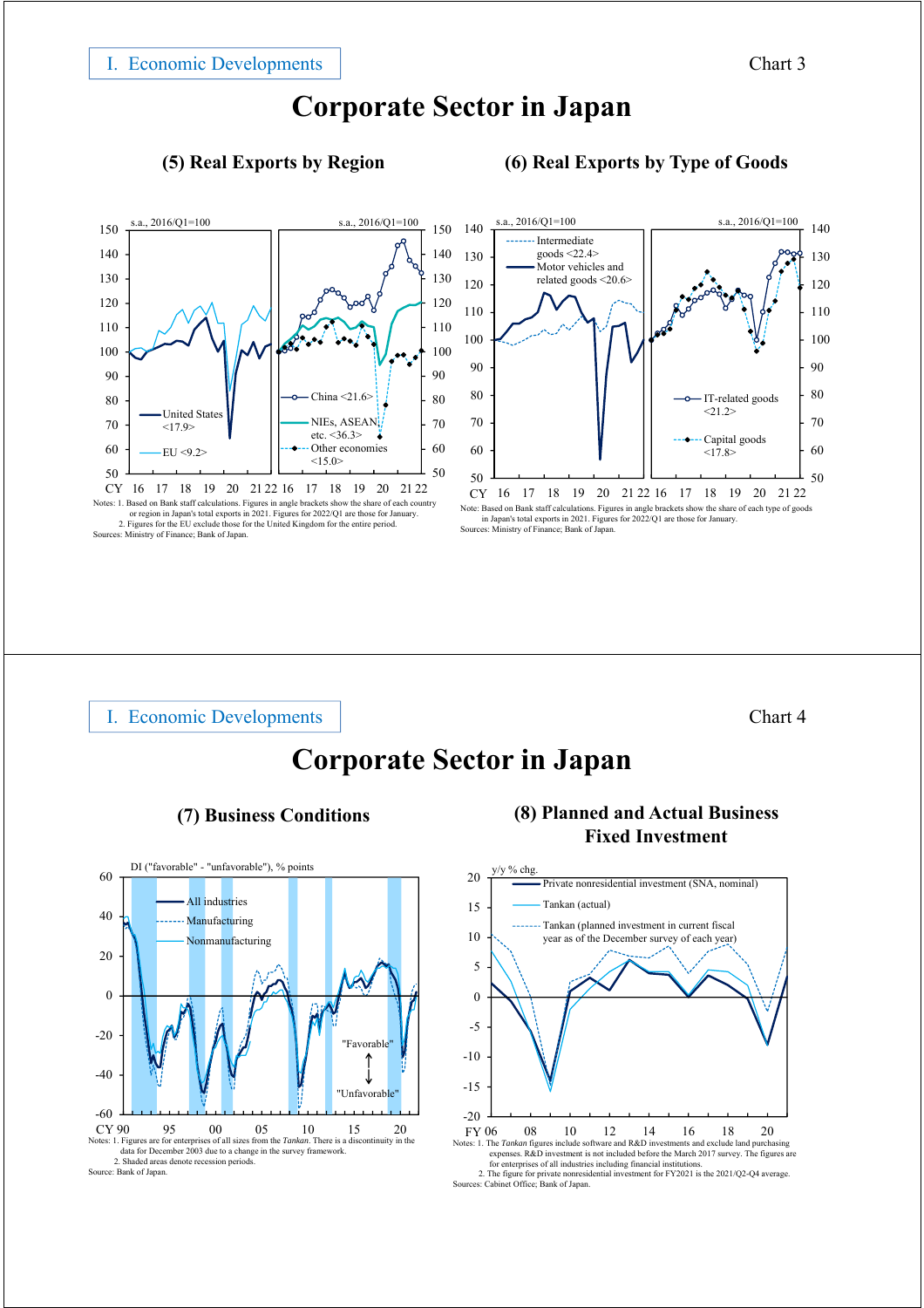### **Household Sector in Japan**



Notes: 1. Figures for the Consumption Activity Index (CAI) are based on Bank staff calculations. The CAI figures (travel balance adjusted) exclude inbound tourism consumption and include outbound tourism consumption.<br>2. "Disposable income, etc." consists of disposable income and adjustment for the change in

pension entitlements. Real values are obtained using the household consumption deflator. Sources: Cabinet Office; Bank of Japan, etc.



2. The baseline is the average for the corresponding half of the month for FY2016 through FY2018. Source: Nowcast Inc./ JCB, Co., Ltd., "JCB Consumption NOW."

### I. Economic Developments

Chart 6

### **Employment and Income Situation in Japan**



<sup>2.</sup> Employee income = total cash earnings (*Monthly Labour Survey*) × number of employees

- (*Labour Force Survey*) 3. Figures from 2016/Q1 onward are based on continuing observations following the sample
- revisions of the *Monthly Labour Survey*. 4. Figures for real employee income are based on Bank staff calculations using the CPI (less

imputed rent). Sources: Ministry of Health, Labour and Welfare; Ministry of Internal Affairs and Communications.

### **(11) Employee Income (12) Job Openings-to-Applicants Ratio**



### **(9) Private Consumption (10) Consumption Developments Based on Credit Card Spending**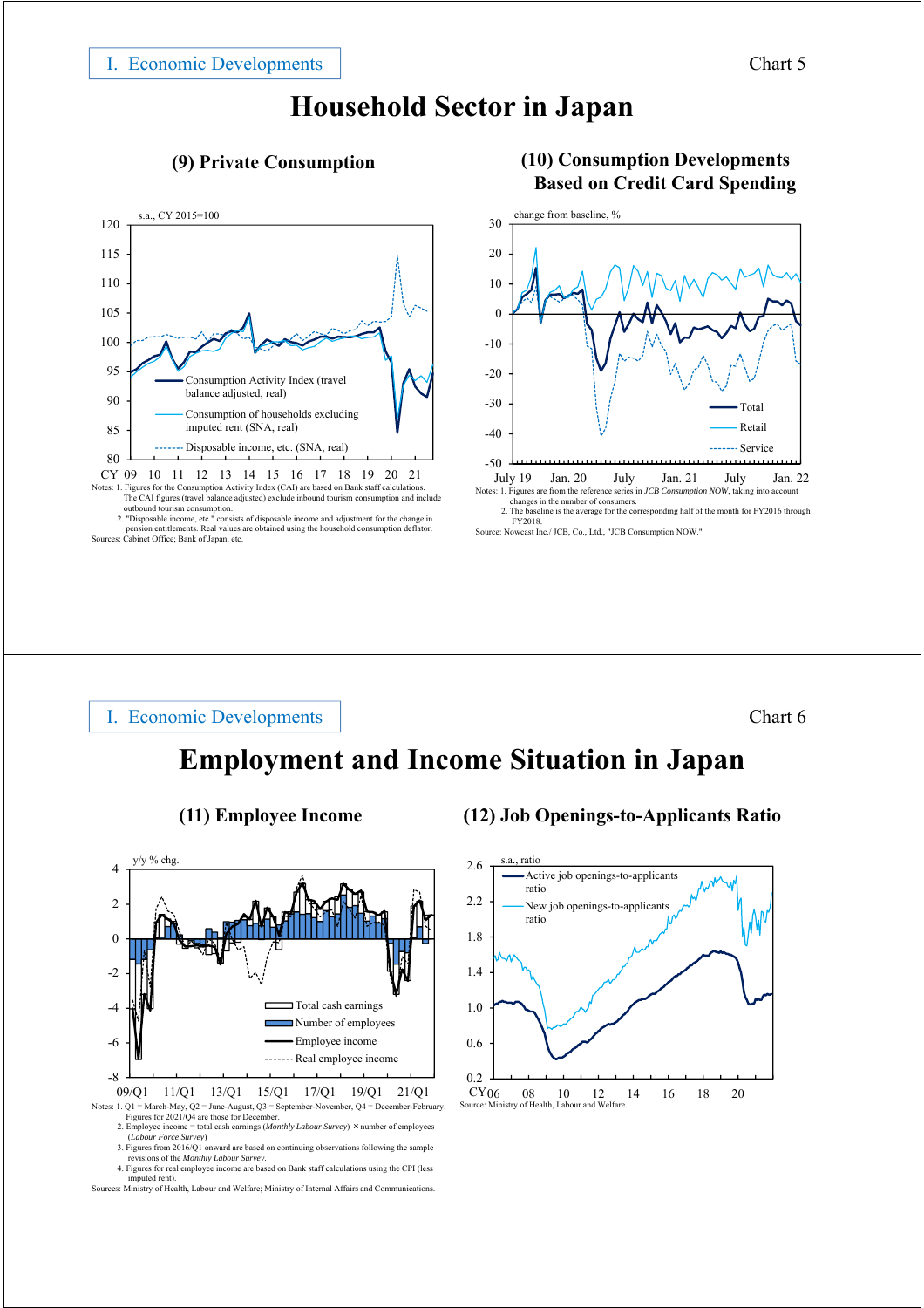### **Outlook for Economic Activity and Prices (as of January 2022)**

|                             | $y/y$ % chg.                 |                                           |  |
|-----------------------------|------------------------------|-------------------------------------------|--|
|                             | <b>Real GDP</b>              | <b>CPI</b><br>(all items less fresh food) |  |
| <b>FY2021</b>               | $+2.7$ to $+2.9$<br>$[+2.8]$ | $0.0$ to $+0.1$<br>[0.0]                  |  |
| Forecasts made in Oct. 2021 | $+3.0$ to $+3.6$<br>$[+3.4]$ | $0.0$ to $+0.2$<br>[0.0]                  |  |
| <b>FY2022</b>               | $+3.3$ to $+4.1$<br>$[-3.8]$ | $+1.0$ to $+1.2$<br>$[+1.1]$              |  |
| Forecasts made in Oct. 2021 | $+2.7$ to $+3.0$<br>$[+2.9]$ | $+0.8$ to $+1.0$<br>$[+0.9]$              |  |
| <b>FY2023</b>               | $+1.0$ to $+1.4$<br>$[+1.1]$ | $+1.0$ to $+1.3$<br>$[+1.1]$              |  |
| Forecasts made in Oct. 2021 | $+1.2$ to $+1.4$<br>$[+1.3]$ | $+0.9$ to $+1.2$<br>$[+1.0]$              |  |

Note: Figures in brackets indicate the medians of the Policy Board members' forecasts (point estimates). Source: Bank of Japan.

II. Price Developments

-3.5 -3.0 -2.5 -2.0 -1.5 -1.0 -0.5 0.0 0.5 1.0 1.5 2.0 2.5 16 17 18 19 20 21 22 Mobile Effects of the "Go To Travel" campaign Effects of the consumption tax hike and free education policies **Z**Energy Excluding the above factors CPI (less fresh food) y/y % chg. Notes: 1. Figures for "energy" consist of those for petroleum products, electricity, as well as CY 16

manufactured and piped gas charges.<br>2. Figures for the "effects of the consumption tax hike and free education policies" from<br>April 2020 onward are Bank staff estimates and include the effects of measures such as<br>free high Source: Ministry of Internal Affairs and Communications

Chart 8

**CPI**



**<sup>(1)</sup> Less Fresh Food (2) Excluding Temporary Factors**

charges.<br>2. The CPI figures are Bank staff est 2. The CPI figures are Bank staff estimates and exclude the effects of the consumption tax hike,<br>free education policies, the "Go To Travel" campaign, and mobile phone charges.<br>Source: Ministry of Internal Affairs and Comm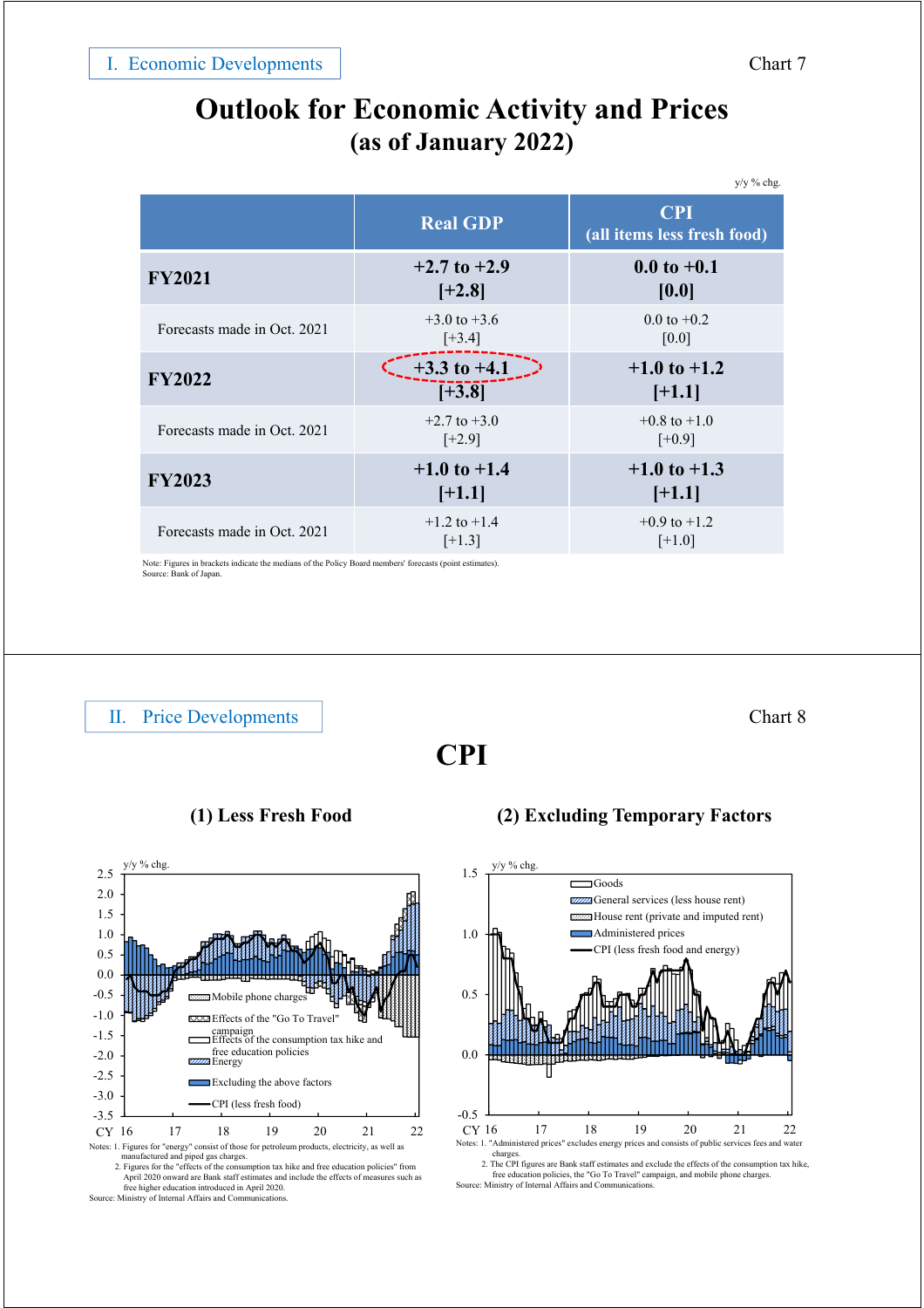### **The Bank's Measures in Response to COVID-19 (from March 2020)**

### **Supporting Corporate Financing**

### **Special Program**

- $\triangleright$  Purchases of CP and corporate bonds: amount outstanding of about 20 tril. yen at maximum (previous amount outstanding of about 5 tril. yen)
- $\triangleright$  Special Operations to Facilitate Financing

### **Stabilizing Financial Markets**

### **Flexible Provision of Ample Yen and Foreign Currency Funds**

- $\triangleright$  Active purchases of JGBs and T-Bills
- U.S. Dollar Funds-Supplying Operations

### **Lowering Risk Premia in Asset Markets**

### **Purchases of ETFs and J-REITs**

- $\triangleright$  ETFs: annual pace with an upper limit of about 12 tril. yen
- $\triangleright$  J-REITs: annual pace with an upper limit of about 180 bil. yen

### III. The Bank's Monetary Policy

### Chart 10

### **The Bank's Measures to Support Corporate Financing**

|                                                      | <b>Special Program</b>                                                                                                             |                                                                                                                                                            |                                                                                                                  |                                                |  |
|------------------------------------------------------|------------------------------------------------------------------------------------------------------------------------------------|------------------------------------------------------------------------------------------------------------------------------------------------------------|------------------------------------------------------------------------------------------------------------------|------------------------------------------------|--|
|                                                      | Purchases of<br>CP and corporate<br>bonds                                                                                          | Special Operations to Facilitate Financing                                                                                                                 |                                                                                                                  |                                                |  |
|                                                      |                                                                                                                                    | Against<br>private debt<br>pledged as<br>collateral                                                                                                        | Loans in response to<br>COVID-19                                                                                 |                                                |  |
|                                                      |                                                                                                                                    |                                                                                                                                                            | Against<br>government-<br>supported loans                                                                        | Against non-<br>government-<br>supported loans |  |
| Until end-<br><b>March 2022</b>                      | Up to an amount<br>outstanding of<br>about 20 tril. yen<br>previous amount<br>outstanding of<br>about<br>5 tril. yen               | Fund-provisioning on favorable terms to<br>financial institutions against private debt pledged as<br>collateral and eligible loans in response to COVID-19 |                                                                                                                  |                                                |  |
| From April<br>2022<br>Decided in<br>December<br>2021 | Additional<br>purchases<br>to be completed<br>Continue<br>purchasing the<br>same amount as<br>prior to the<br>COVID-19<br>pandemic | To be<br>completed                                                                                                                                         | Fund-provisioning<br>to financial<br>institutions against<br>their loans extended<br>until end-September<br>2022 | Extended until<br>end-September<br>2022        |  |

Mainly for large firms Mainly for large in the Mainly for SMEs<br>and housing loans